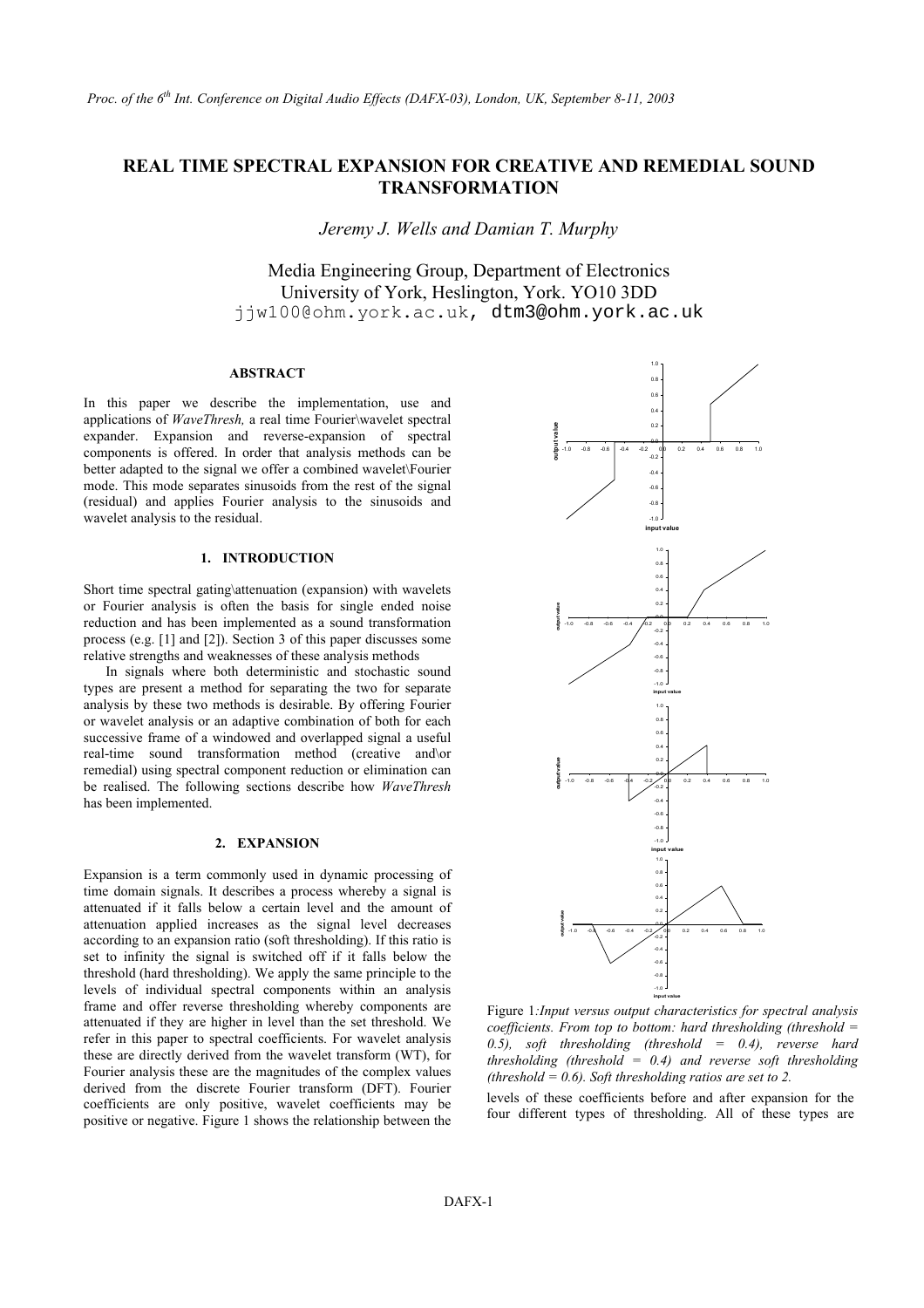offered in *WaveThresh* with variable threshold and ratio and optional input level sensing to scale thresholds according to the average signal magnitude within an analysis frame.

#### **3. ANALYSIS**

#### **3.1. Fourier and wavelet analysis**

Fourier and wavelet transforms are commonly used for spectral analysis of digital audio signals. Short-time Fourier analysis requires that the signal be divided into frames whereas this is not necessarily required for time-scale (wavelet) analysis. However for real-time (or quasi real-time since such analysis cannot be done on a sample by sample basis) operation dividing the signal into frames is required for both. Windowing and overlapping of analysis frames prevents discontinuities at frame boundaries causing excessive spectral smearing in Fourier analysis. Windowing of synthesis frames smoothes out any discontinuities between modified frames.

The short time Fourier transform (STFT) assumes that the signal is stationary for the duration of each frame. For fast changing components in a signal the analysis frame must be short for this assumption to be valid but this will give poor resolution for the description of components that are highly localised in frequency. For acceptable frequency resolution for many signals the time resolution is such that important transient detail is lost in the thresholding process.

The wavelet transform does not assume stationarity but also does not offer very intuitive results for sinusoidal functions. A single sinusoidal function is represented by many wavelet coefficients in a single frame and this produces distortion of the waveform if coefficients with different values are expanded. Figure 2 shows how the thresholding of a sine wave using a Daubechies wavelet of order 10 distorts the signal component rather than attenuating or eliminating it. Clearly in this case we are introducing sinusoidal components rather than eliminating or attenuating them.



Figure 2*: Sine wave before (top) and after (bottom) wavelet coefficient expansion.* 

#### **3.2. Combined analysis**

The relative strengths and weaknesses of the two analysis methods discussed previously suggest that separating signal types in each frame, assigning them to the most suitable analysis method and recombining them at the output will produce more desirable results. To this end we extract sinusoids from the input



Figure 3*: Combined analysis algorithm.*

signal after Fourier analysis and apply wavelet analysis to the residual. Figure 3 illustrates the combined analysis algorithm.

We use a combination of peak identification and derived frequency verification (described in [3]) for frame by frame sinusoidal extraction. Using a 1024 point window for signals sampled at 44.1 kHz we search for local maxima. A bin is considered to contain a local maximum if its magnitude is higher than its four surrounding bins. The frequency for that bin is derived by comparing the bin magnitude from the DFT of the signal to the magnitude of the same bin from the DFT of the first derivative of the signal as in (1).

amplitude  

$$
f_{peak} = \sin^{-1} \left( \frac{DFT[m_{peak}]}{DFT[m_{peak}]} \times \frac{1}{2F_s} \right)
$$
(1)

time where  $f_{\text{peak}}$  is the frequency of the sinusoidal function representing that peak,  $F<sub>s</sub>$  is the sampling frequency and  $DFT[m_{peak}]$  and  $DFT[m_{peak}]$  are the DFT magnitudes of the bin containing that peak for the signal and its derivative respectively.

> If this peak in the DFT spectrum is caused by a single stationary sinusoid (or similar function) then the derived frequency for that peak should be within half a bin width each side of the centre frequency of that bin as in (2).

$$
lower_{peak} \le f_{peak} \le upper_{peak} \tag{2}
$$

where

$$
lower_{peak} = (peak - 0.5) \times (F_s / N)
$$
  
upper<sub>peak</sub> = (peak + 0.5) \times (F\_s / N) (3)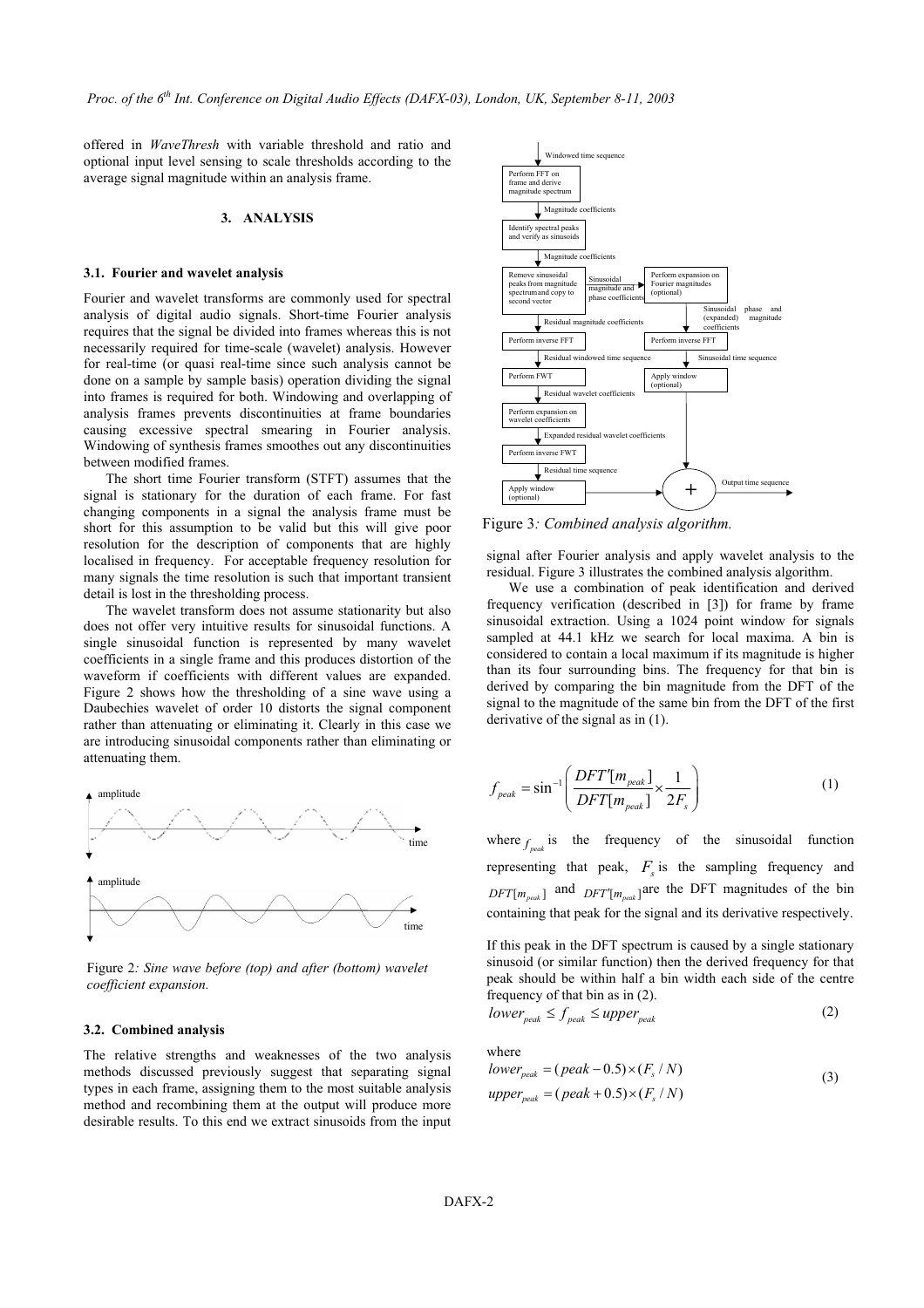where  $F_s$  is the sampling frequency, N is the size of the DFT frame and peak refers to the index of the bin in which the peak resides. If (2) is not the case then the peak is rejected as being a single sinusoid.

If a peak is identified as a single sinusoid its magnitude is corrected by applying the frequency deviation (D) of the derived frequency from the centre frequency of that bin (normalised to the width of one bin) to the calculated power spectrum for the windowing function (Hann in this case) as in (4).

$$
DFT[m_{\text{simsoid}}] = \frac{\sin \pi D}{\pi D(1 - D^2)} \times DFT[m_{\text{peak}}], 0 < D \le 0.5 \tag{4}
$$

We can also estimate what contribution to the surrounding bins this sinusoidal function will have made from  $(5)$  where  $D_{side}$  is the difference between centre frequency of the surrounding bin and the derived frequency of the sinusoid.

$$
DFT[m_{side}] = \frac{\pi D_{side}(1 - D_{side}^2)}{\sin \pi D_{side}} \times DFT[m_{sinusoid}], 0 < D_{side}
$$
 (5)

Since we are concerned with real-time operation the number of corrected bins for each peak is limited to 5 (the peak bin and the four surrounding bins). Future versions of *WaveThresh* will offer the user control over how many bins the algorithm takes account of when considering the contribution of a sinusoid so that the tradeoff between computational intensity and accuracy can be tuned to taste and\or the processing capabilities of the host platform.

When a sinusoidal peak has been identified and its magnitude corrected it is copied to a sinusoidal magnitude array along with estimated magnitudes for surrounding bins. Magnitudes in the sinusoidal array are subtracted from magnitudes in the original array (which, at the end of the sinusoidal identification and extraction process, becomes the residual array).

The residual time sequence is then constructed from the inverse DFT (IDFT), the WT of this sequence is calculated and the wavelet coefficients are thresholded. In many applications it is not desirable to threshold the Fourier magnitudes of the sinusoidal components as even small magnitudes in bins surrounding a peak contribute to that sinusoid and are considered purely deterministic, however the option to threshold these magnitudes as well as the wavelet coefficients is made available to the user.

#### **4. RESULTS**

Figure 4 shows the separation of sinusoidal and residual signal components for a piano recording. Listening to these two signals we can hear that the process has been largely successful in separating the steady state, pitched portion of the piano notes from the non-pitched sound of the hammer initially hitting the strings. There are some pitched components just audible in the residual but these are very low in level compared to the nonpitched components in this signal and the components in the sinusoidal part.

We have added white noise to this recording and used thresholding to attempt to remove this noise as a single ended



Figure 4*: The sinusoidal (top) and residual (bottom) parts of a signal after synthesis by IDFT* 

process. It is interesting to note that some thresholding of the sinusoidal magnitudes is required to reduce 'birdy noise' in the sinusoidal signal (other noise reduction algorithms, e.g. [1], use knowledge of previous and successive frames to introduce hysteresis into the thresholding process but such a causal plus anti-causal approach is not suitable for real time operation). Thresholding of the wavelet coefficients can be adjusted and auditioned in real time to find the best tradeoff between removing the unwanted noise and leaving musical noise (hammer and pedal noise in this example) intact.

Figure 5 illustrates noise reduction of this type on a synthetic signal (short burst of broad band noise followed by a steady state sinusoidal signal) where the process can be more easily visualised. In order to make the results clear hard thresholding with high threshold levels has been applied. The waveform in (a) shows the original signal and (b) shows the same signal with white noise added at a relative level of  $-18$  dB. The signal waveform after Fourier thresholding to remove the added noise is shown in (c). We can see that the noise has been removed whilst the overall shape of the signal waveform has been retained but the detail in the first part of the original signal has been lost. The signal waveform after thresholding with a Daubechies wavelet of order 10 is shown in (e). This wavelet offers a useful compromise between transient following and frequency localisation – there is preservation of the detail in the first part of the waveform and the fundamental period of the second half of the waveform. However the waveform shape in the second half has been distorted and this is clearly audible as a change of timbre in the steady state portion of the sound. The result of combined thresholding using Fourier bases for the deterministic part of the signal and Daubechies 10 for the residual is shown in (f). Some of detail of the first part of the signal is retained along with a waveform shape for the second part that is almost identical to that of the original signal with all of the additive noise removed. In order to remove all of the noise from the second portion of the signal some detail has been lost from the first but this tradeoff can be controlled by adjusting the threshold if desired.

#### **5. APPLICATIONS**

We have discussed the results of applying this algorithm to real time single ended noise reduction, however its greatest potential